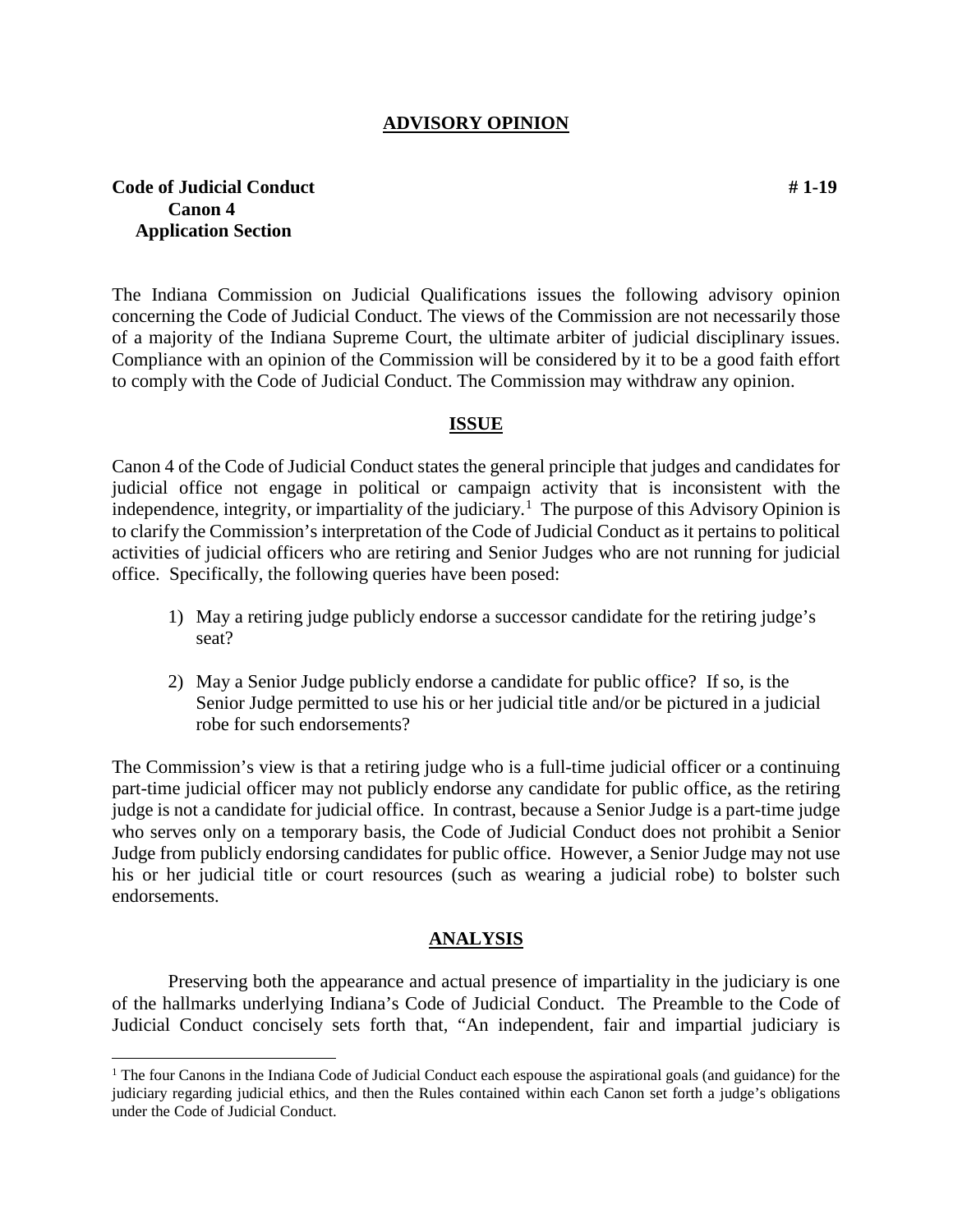indispensable to our system of justice. Inherent in all the Rules contained in this Code are the precepts that judges, individually and collectively, must respect and honor the judicial office as a public trust and strive to maintain and enhance confidence in the legal system." Ind. Code of Jud. Conduct, Preamble, ¶1.

All provisions of the Code of Judicial Conduct apply to full-time judges; however, because part-time judges and temporary judges have a different status and often have other professional and civic duties apart from their limited judicial role, not all Rules apply to such judicial officers. *See* Ind. Jud. Cond. Application, I(B). The Application Section of the Code of Judicial Conduct categorizes the types of part-time and temporary judicial officers and sets forth which Rules they are exempted from. *See generally* Ind. Code of Jud. Conduct, Application, II-V.

Canon 4 applies in its entirety to full-time judicial officers, continuing part-time judges, and candidates seeking judicial office. Ind. Jud. Cond. Application, I(B), III. However, provisions of Canon 4 do not apply to periodic part-time judges (judges who serve on a part-time basis under separate appointments) or judges *pro tempore* (judges who serve sporadically on a part-time basis). Ind. Code of Jud. Conduct, Application, IV, V.

### *General Framework and Policies Underlying Canon 4*

Although many judges throughout the State are selected in partisan elections, the role of judges differs from politicians. "Politicians are expected to be appropriately responsive to the preferences of their supporters. The same is not true of judges. In deciding cases, a judge is not to follow the preferences of his supporters, or provide any special consideration to his campaign donors. A judge instead must 'observe the utmost fairness,' striving to be 'perfectly and completely independent, with nothing to influence or controul him but God and his conscience.'" *Williams-Yulee v. Florida Bar*, 135 S.Ct. 1656, 1667 (2015)(quoting Address of John Marshall in Proceedings and Debates of the Virginia State Convention of 1829-1830, p. 616 (1830)).

Given the manner which many trial court judges are selected for their positions, however, judges need to be afforded some latitude to participate in political activities, without impairing the obligation to maintain independence, integrity, and impartiality. Consistent with this proposition, the Rules contained within Canon 4 attempt to balance a judge's or judicial candidate's interest in speaking and acting in furtherance of his or her campaign with the public's interest in preserving judicial independence and impartiality. Ind. Code of Jud. Conduct R. 4.1, Comments 1-4, 13. Rules 4.1(C) and (D) set forth the political activities which a partisan or non-partisan-selected judge or judicial candidate for such offices may engage in at any time (regardless of the election cycle). Rule 4.1(A) lists the political activities which judges and judicial candidates are generally prohibited from doing. Ind. Code of Jud. Conduct R. 4.1(A)(1)-(13). Then, Rules 4.2(B) and (C) set forth the additional political activities which a judicial candidate may engage in during his or her election cycle.

Examining the interplay between these Rules with respect to public endorsements, the Commission notes that Rule  $4.1(A)(3)$  prohibits a judge or judicial candidate from publicly endorsing or opposing a candidate for any public office. When a judge or judicial candidate is within his or her election cycle (one year before the primary or general election in which the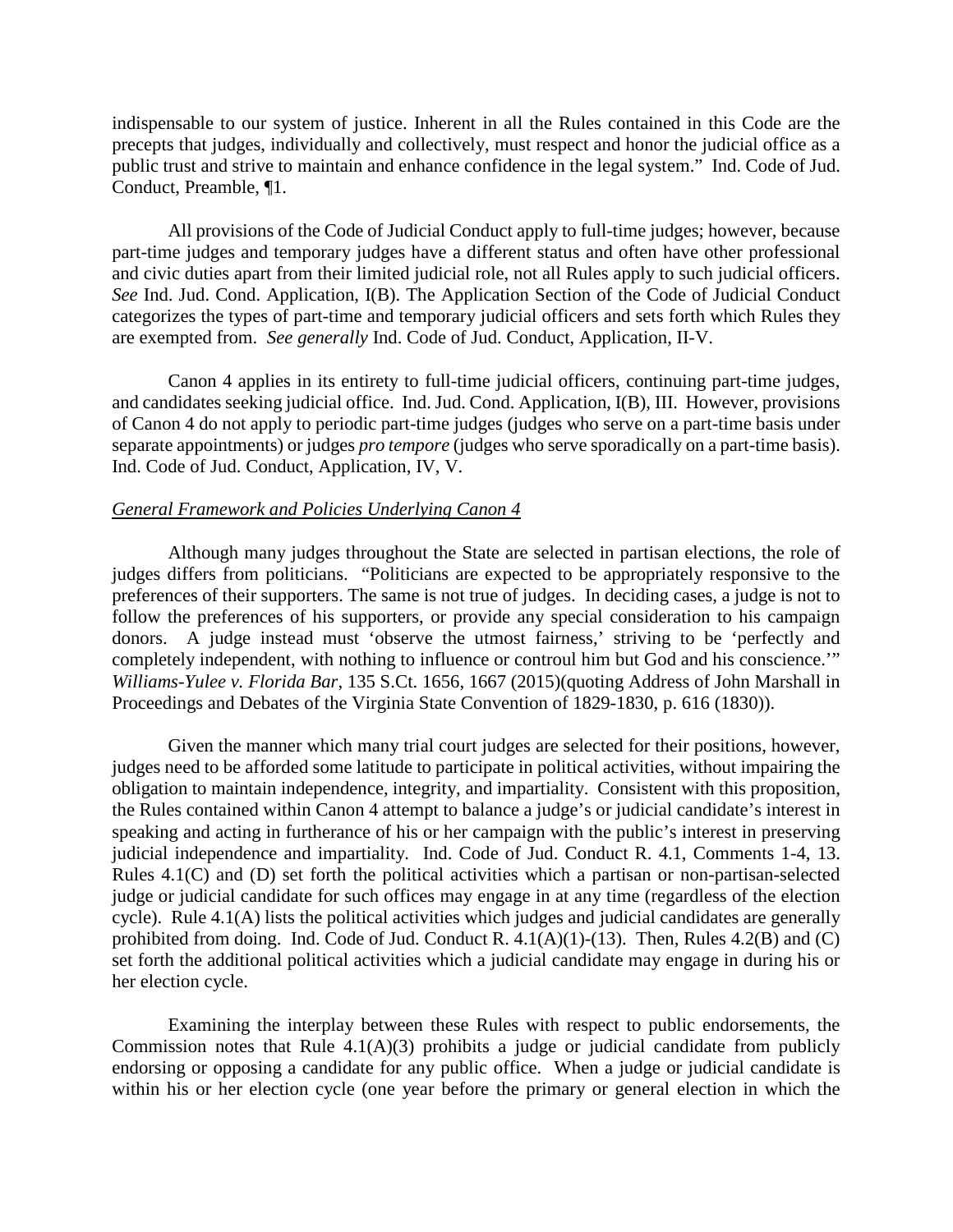individual is running), Rule  $4.2(B)(3)$  provides a limited exception to Rule  $4.1(A)$  and permits a candidate for partisan elective judicial office to publicly endorse and contribute to candidates for election to public office running in the same election cycle. For a candidate for nonpartisan elective judicial office who is within his or her election cycle, Rule  $4.2(C)(3)$  permits the candidate to publicly endorse, contribute to, and attend functions for other candidates running for the judicial office for which he or she is running (are on the same ballot).

## *Retiring Judges*

A retiring judge who is asked to provide a public endorsement for a candidate for public office, including a potential successor, does not fit within the situation which triggers the exceptions of Rules 4.2(B)(3) or (C)(3) because the retiring judge is not running for office. Unlike the public endorsement from a candidate running for judicial office, a public endorsement from a retiring judge is not speech in support of his or her campaign but rather may be perceived as an attempt to trade on the judge's opinion or prestige of office to further the interests of another.<sup>[2](#page-2-0)</sup> Since the judge regularly continues to preside over cases, this may cause members of the public to question the judge's independence or impartiality because the endorsement (or opposition of a candidate) could be perceived as a bias in favor of or against the candidate's views when those issues come before the judge. Even more problematic, there is a danger that members of the public may perceive that the retiring judge has "assume[d] a role as political powerbroker." *See Siefert v. Alexander*, 608 F.3d 974, 984 ( $7<sup>th</sup>$  Cir. 2010). It is the Commission's view that these dangers are too great and that the Code of Judicial Conduct simply does not permit a retiring judge who is still on the bench to publicly endorse candidates for public office.

# *Senior Judges*

A Senior Judge who is asked to provide a public endorsement of a candidate for public office presents a different situation, as a Senior Judge is a periodic part-time judge who serves each time under a separate appointment. *See* Ind. Code of Jud. Conduct, Application, II, IV. As a temporary judge, a Senior Judge appears more akin to the lawyer who occasionally presides as a judge *pro tempore* than the full-time judge who has been elected or appointed to serve.

Moreover, many Senior Judges also have law, arbitration, or mediation practice which the Senior Judge dedicates time to. Rather than trading on the prestige of judicial office, endorsements and other political activity may be in furtherance of the Senior Judge's activities in other professional realms (e.g. the Senior Judge's law firm may perform legal work for a local entity or candidate and want to support that candidate). Accounting for the different status that a Senior Judge plays in Indiana's judiciary, the Application Section of the Code of Judicial Conduct does not require a Senior Judge to comply with Rule 4.1 of the Code of Judicial Conduct. Ind. Code of Jud. Conduct, Application, IV(A)(2).

<span id="page-2-0"></span><sup>&</sup>lt;sup>2</sup> As the Seventh Circuit noted in *Siefert v. Alexander*, 608 F.3d 974, 984 (7<sup>th</sup> Cir. 2010), "When judges are speaking as judges, and trading on the prestige of their office to advance other political ends, a state has an obligation to regulate their behavior." The *Siefert* Court further recognized that, "the state's interest in the endorsement regulation is a weighty one. Due process requires both fairness and the appearance of fairness in the tribunal. '[T]o perform its high function in the best way, 'justice must satisfy the appearance of justice.''" *Id*. at 985-86 (quoting *In re Murchison*, 349 U.S. 133, 136 (1955)(citing *Offutt v. United States*, 348 U.S. 11, 14 (1954)).